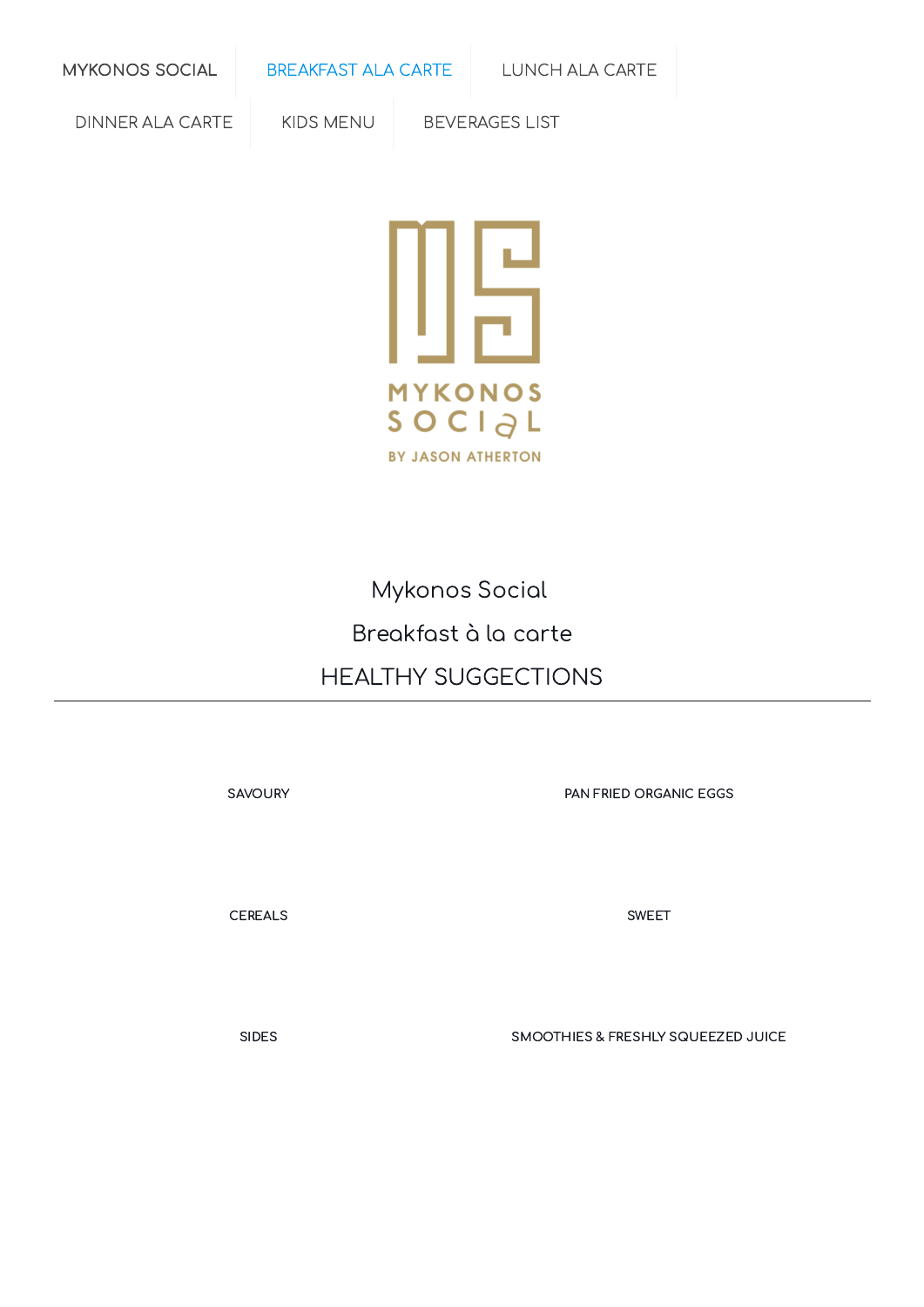<span id="page-1-0"></span>

Mykonos social "full English breakfast"

Two eggs of choice, pork sausage, bacon, baked beans, tomato, mushrooms 38 €

Vegetarian "full English"

Two eggs of your choice, grilled halloumi cheese, portobello mushroom, spinach, roasted tomato

34 €



## <span id="page-1-1"></span>PAN FRIED ORGANIC EGGS

Shakshuka, chorizo and poached eggs 24 €

Rye and seven smoked salmon with scrambled eggs and English muffin 42 €

Eggs Florentine, English muffin, poached eggs and baby spinach, hollandaise 24 €

Eggs Benedict, cured ham, poached eggs, English muffin, hollandaise 26 €

Eggs royal, seven smoked salmon, hollandaise and English muffin 42 €

Crushed avocado with lime and coriander, poached eggs on sourdough 32 €

Roasted sweet potatoes with poached eggs, pine nut pesto on sourdough 24 €

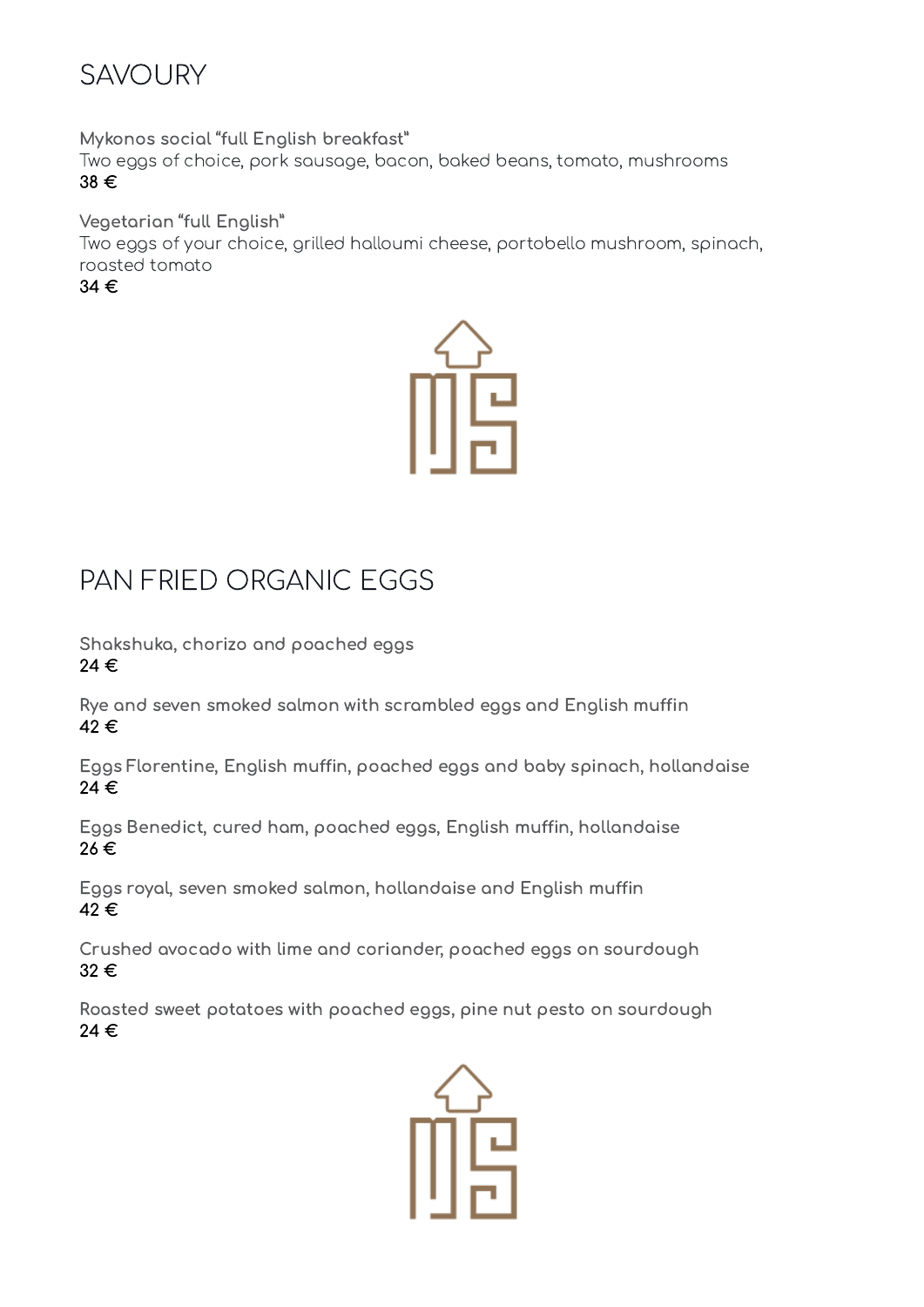### <span id="page-2-0"></span>**CEREALS**

Porridge oats with Greek honey (made with milk or water) 20 €

Homemade overnight oats with yogurt, dried fruits and honey 24 €



#### <span id="page-2-1"></span>SWEET

Buttermilk pancakes with blueberries 24 €

Homemade waffles with maple syrup and berries 28 €

Chocolate waffles with Nutella 24 €



<span id="page-2-2"></span>SIDES

Summer berries 36 €

Grilled halloumi 24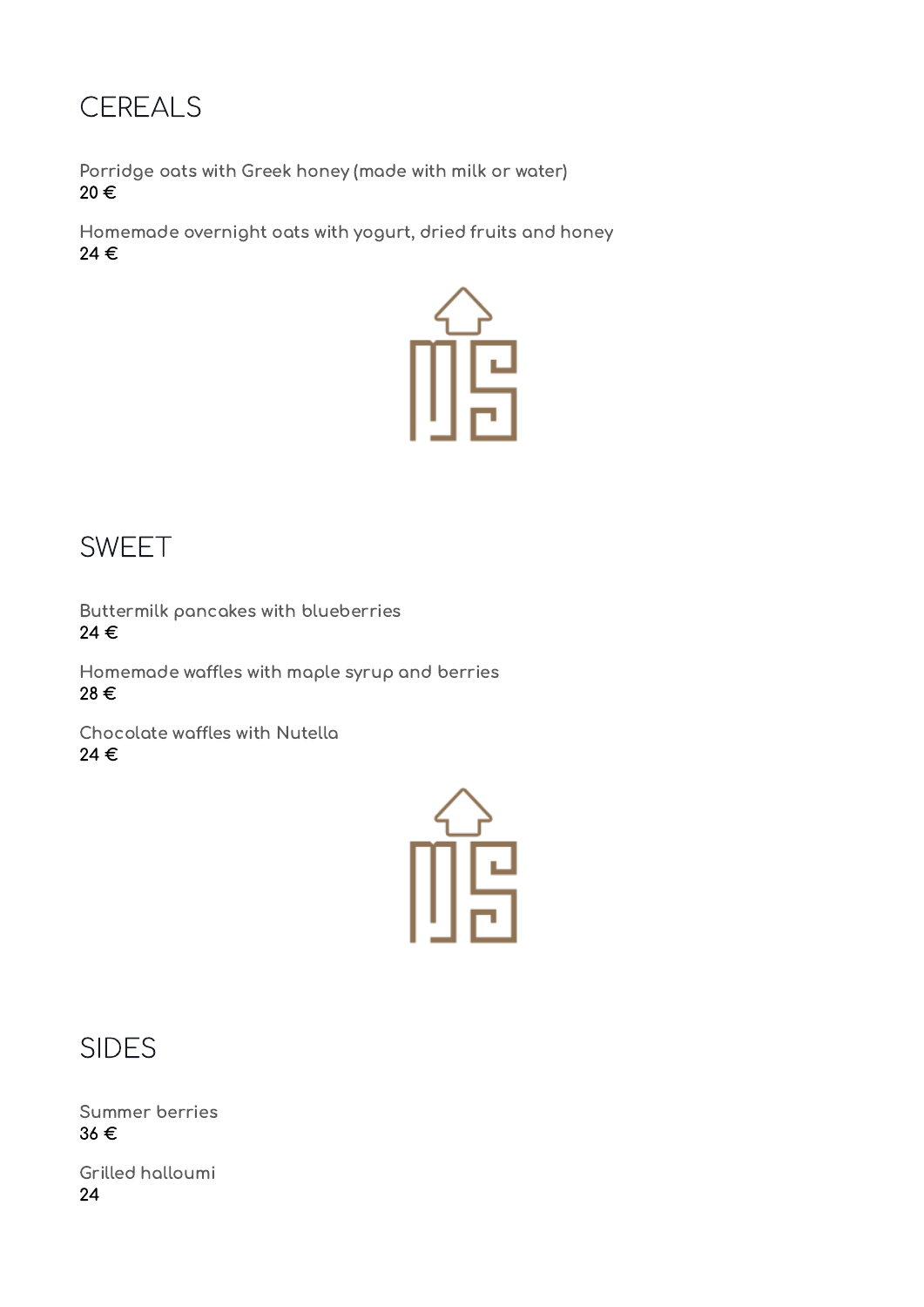

### <span id="page-3-0"></span>Smoothies & freshly squeezed juice

Orange Juice 12

Grapefruit Juice 12

Watermelon Juice 15

Green power Apple, spinach, avocado, cucumber, lemon, ginger 18

Tropical smoothie Coconut milk, pineapple, banana, avocado 20

Goji sunset Orange, carrot, mango, goji berry 22

Summer berry Raspberry, strawberry, blackberries, blueberries, greek yoghurt 24

Energy smoothie Banana, peanut butter, oat milk, house made granola, cinnamon 20



\* Taxes are included Οι τιμές συμπεριλαμβάνουν φόρους

All prices are in Euro Όλες οι τιμές είναι σε Ευρώ